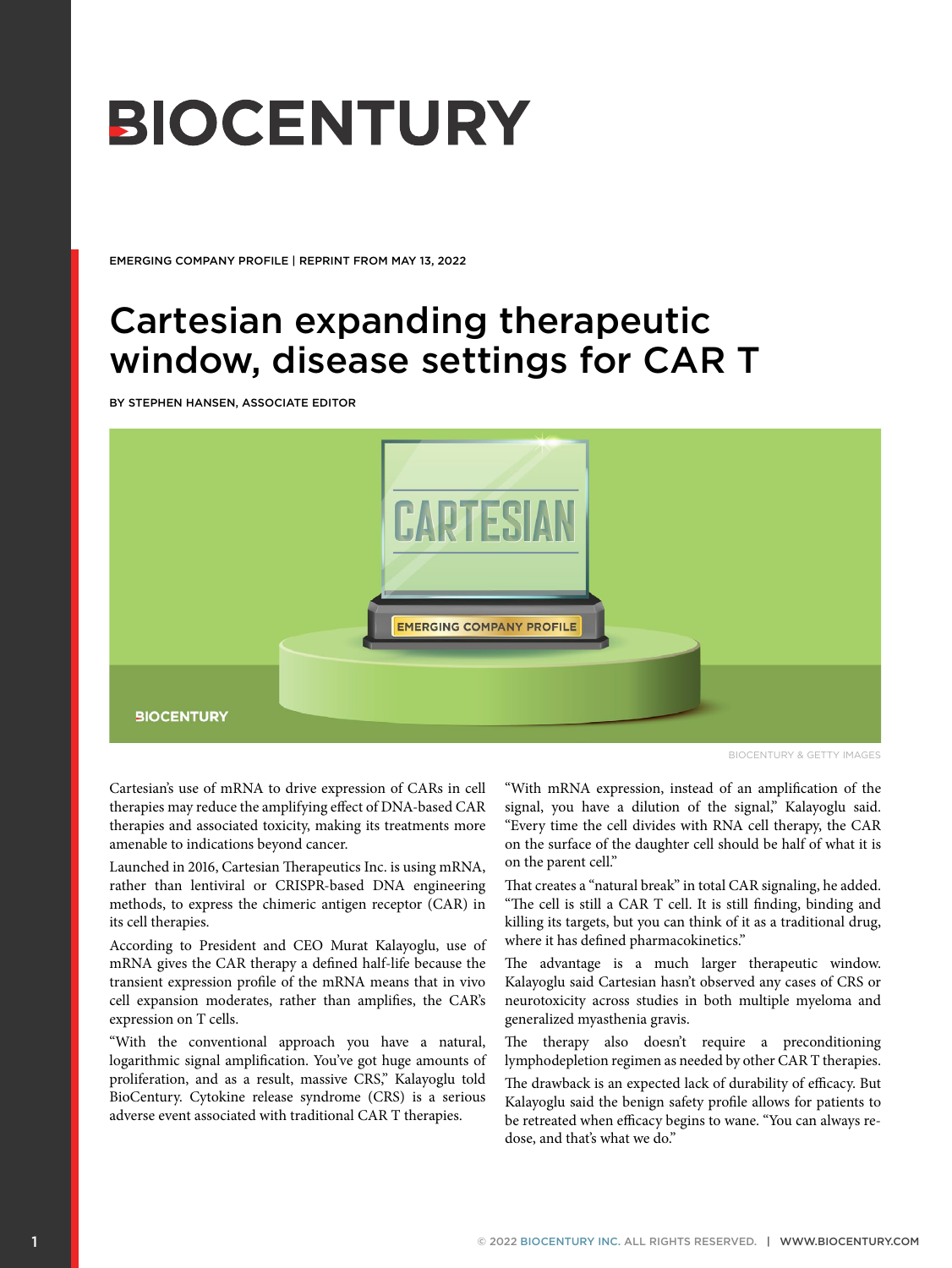# **BIOCENTURY**

Cartesian's lead program is Descartes-08, an autologous CAR T therapy targeting BCMA that is in a Phase IIa study in newly diagnosed MM patients and a Phase I/II trial to treat myasthenia gravis.

Because the lead program is autologous, it requires patients to undergo leukopheresis to obtain the T cells and then induce them with the mRNA construct. How attractive the dosing and administration profile will be to patients will depend the durability the efficacy.

In an upcoming Phase II study of Descartes-08 to treat myasthenia gravis, patients will receive six doses of the CAR T therapy once-weekly.

Kalayoglu said that based on the high-dose in the Phase I/ II trial, one leukopheresis run can generate 12-18 doses of Descartes-08, equivalent to 2-3 full courses of the cell therapy. He said that if one treatment provides one year of disease remission, patients would have 2-3 years of therapy from one leukopheresis.

However, a much shorter durability profile would mean patients would have to undergo the burdensome process of extracting T cells more frequently, which could make the therapy less appealing, especially in a setting such as myasthenia gravis where patients now have relatively convenient treatment options from FCRN or C5 inhibitors with once-weekly or bi-monthly dosing.

The therapy's potential for a high level of efficacy, if it holds up with more testing, could help outweigh the burden of leukopheresis.

Data from two patients in the expansion cohort of the Phase I/II study of Descartes-08 showed reductions from baseline in MG-ADL score of 8 and 11 points at week 10, putting both patients in or near remission. Data were presented at the Myasthenia Gravis Foundation of America International Conference in Miami on May 10.

By comparison, recent data presented by UCB S.A. (Euronext:UCB) showed that in the Phase III RAISE study, patients treated with C5 inhibitor zilucoplan had a mean, placebo-adjusted reduction of 2.1 points in their MG-ADL scores, with 10% achieving a reduction ≥11 points at week 12. FCRN inhibitors have also shown mean, placebo-adjusted reductions of 2-3 points on MG-ADL score.

Cartesian isn't limiting itself to CAR T therapies. The biotech is also developing mRNA-engineered allogeneic mesenchymal stem cells (MSCs) that can deliver multiple payloads while acting as delivery vehicles to home to the diseased tissue of interest. Cartesian has started a Phase I/II study of Descartes-25, an engineered MSC therapy that expresses a bispecific mAb targeting BCMA and IL-12 to treat relapsed/ refractory multiple myeloma.

The company also has preclinical programs targeting diabetic wounds, NET-related diseases and osteoarthritis.

## COMPANY PROFILE CARTESIAN THERAPEUTICS INC. Gaithersburg, Md.

Technology: mRNA engineered cell therapies including CAR T cells

Origin of technology: National Institutes of Health (NIH)

Disease focus: Autoimmune, cancer Clinical status: Phase I/II

Founded: 2016 by Murat Kalayoglu, Michael Singer and

Metin Kurtoglu

Academic collaborators: Dana Farber Cancer Institute, University of Maryland

Corporate partners: Undisclosed

Number of employees: 22

Funds raised: \$25 million

Investors: Schooner Capital, other undisclosed investors

CEO: Murat Kalayoglu

Patents: over 50 issued patents